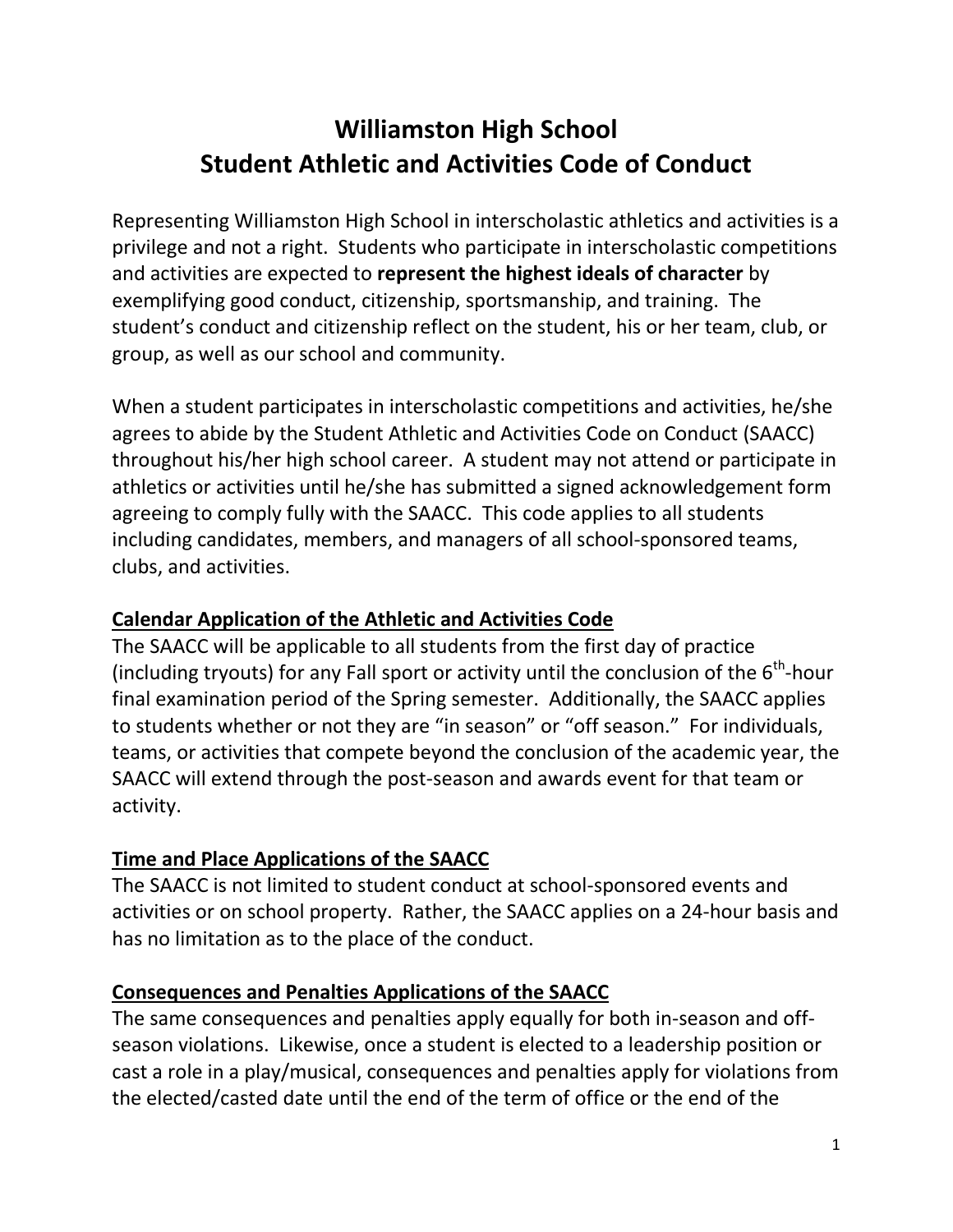play/musical. Specific to student/athletes, if a student is not currently participating in a sport when the violation occurs, the consequences and penalties will be applied to the next athletic season in which the student participates.

# **Infractions**

The following list of infractions is not all inclusive. Other misconduct may give rise to discipline.

- 1. Violation of any team, club, or group conduct or training rule established by the coach or adviser and approved by the Administration.
- 2. Violation of the WHS Student Code of Conduct which results in a school suspension.
- 3. Gross misconduct or conduct unbecoming a student athlete or activities participant.
	- a. Substance Abuse
		- i. Possession, concealment, sale, purchase, barter, delivery or intent to do so, as well as the use or under the influence of:
			- 1. Tobacco or tobacco products in any form including but not limited to e-cigarettes, vaporizers, chewing tobacco, or cigars;
			- 2. Alcohol or alcoholic beverages of any kind;
			- 3. Illegal drugs, including but not limited to those substances defined as "controlled substances" pursuant to federal and or state law;
			- 4. Devices designed for and/or associated with the use of controlled substances, e.g., to include but not limited to pipes, clips, rolling papers, or devices use to smoke, inhale, inject, or otherwise consume controlled substances.
			- 5. Steroids, human growth hormone, or other performance-enhancing drugs;
			- 6. Substances represented as illegal or performingenhancing drugs, i.e., "look-alike" drugs; mind-altering substances.
			- 7. Misused prescription drugs.
	- b. Violations defined by the Williamston High School Code of Conduct which include, but are not limited to: fighting, physical assault,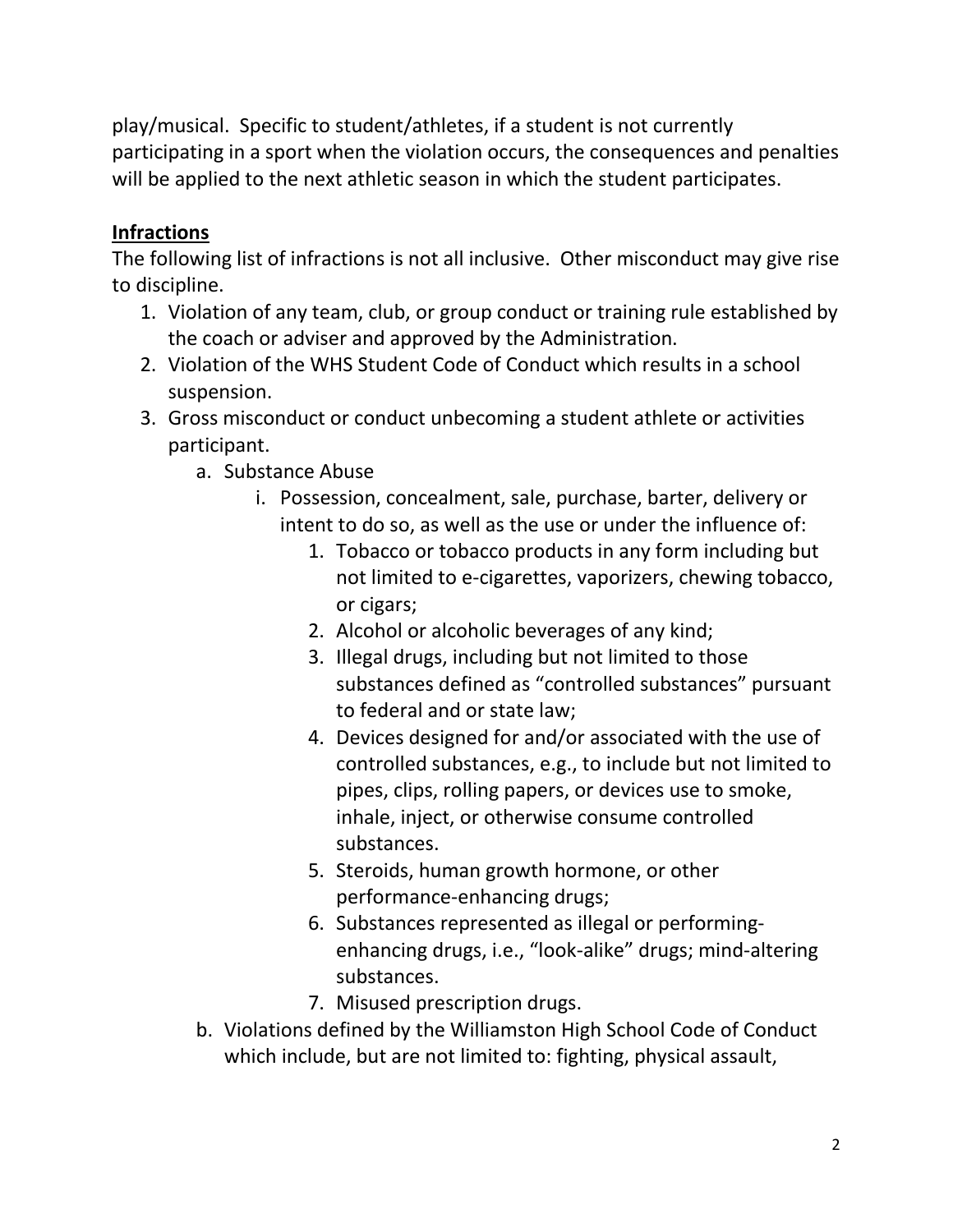hazing, sexual misconduct, theft, shoplifting, weapons, and bullying including cyber-bullying.

c. Violations of federal, state, or local laws or ordinances including felony or misdemeanor acts other than traffic offenses. Conviction is not necessary to establish a violation of the SAACC, but will be determined through an independent school investigation and may result in a consequence or penalty.

If the SAACC or other school policies or procedures do not cover situations that arise, the Administration reserves the right to establish such rules, conditions, and penalties to respond effectively to unanticipated or unique circumstances.

#### **Consequences or Penalties for Student Athletes and Participants**

A student athletic or activity participant who is suspended from school due to a violation of the WHS Code of Conduct or who engages gross misconduct or conduct unbecoming of the SAACC will be subject to disciplinary action as outlined below. If the student commits a subsequent offense while a previous consequence is still being served, the subsequent consequence will not begin until the first consequence has been fully served.

- 1. First Offense Suspension from 25% of the athletic or activity season. Suspension from games and activities could impact two sport or activity seasons. If the violation occurs when less than 25% of the season remains, the rest of the suspension will be prorated into the next athletic or activity season in which the student participates even though it may carry over into the next school year. Additionally, the student will lose all captain or leadership positions for the remainder of the current school year (this may carry over to multiple athletics or activities). The student may be allowed to participate in practices for conditioning purposes during the suspension. The suspended student may not wear the team uniform during the suspension and may also be required to participate in mediation/conflict resolution/restorative justice or counseling.
- 2. Second Offense Termination of participation in the current sport or activity for the remainder of that season and forfeiture of all awards for that sport or activity. The student will be ineligible to participate on any other team or activity for one calendar year. The student may also be required to participate in mediation/conflict resolution/restorative justice or counseling.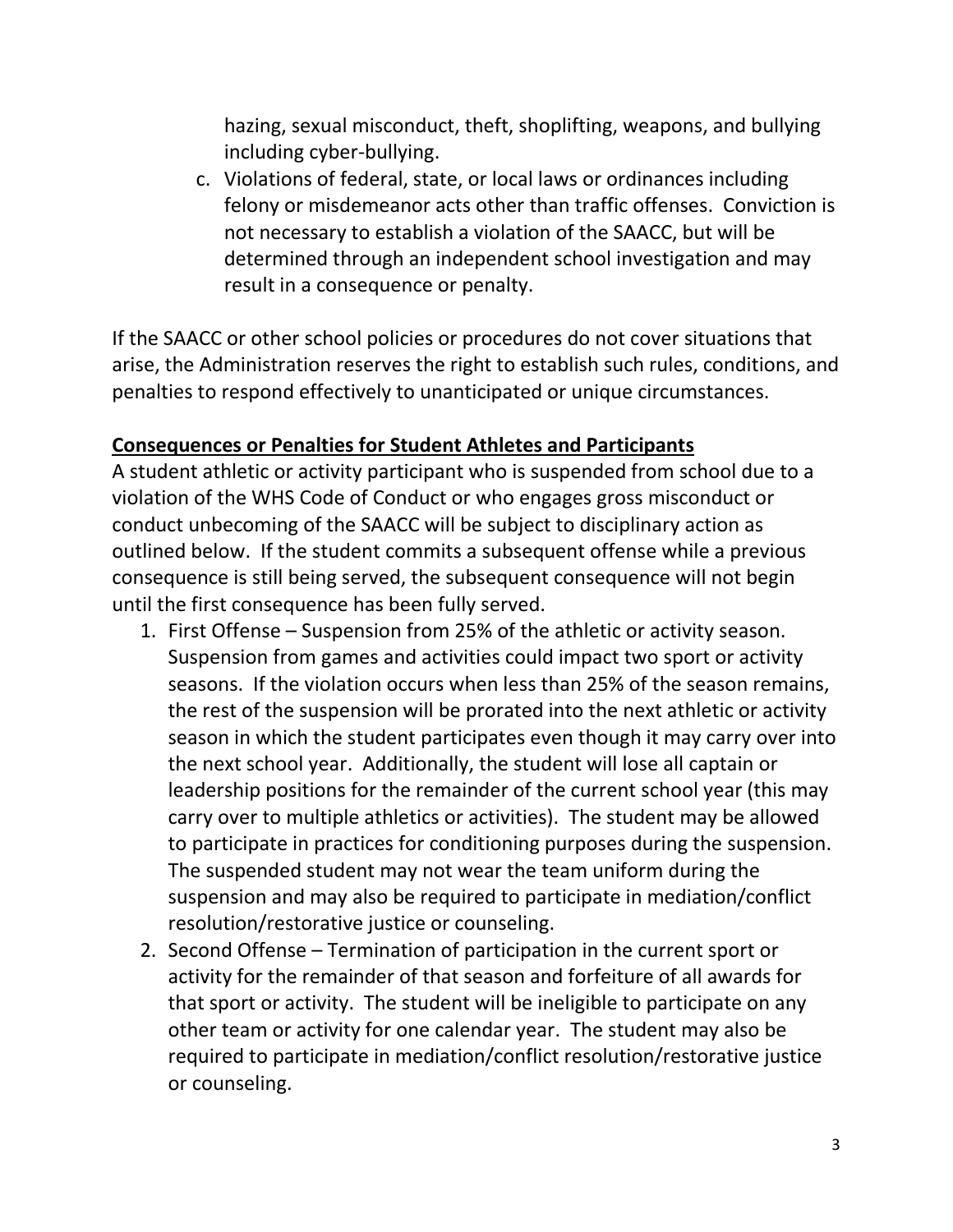3. Third Offense – Termination of any future participation in the entire athletic and activity program and forfeiture of all school awards. The student may also be required to participate in mediation/conflict resolution/restorative justice or counseling.

#### **Consequences or Penalties for Student Leaders**

- 1. First Offense Loss of all leadership positions for the remainder of the school year. Students who violate this policy after elections in the spring will be removed from the leadership position (captaincy, presidency, or other office) for the next school year. The student may be allowed to participate in meetings or activities after nine (9) weeks, but not in a leadership role. The student may also be required to participate in mediation/conflict resolution/restorative justice or counseling.
- 2. Second Offense Loss of all leadership positions for one calendar year and forfeiture of all awards for the position. The student will be ineligible to participate in any meetings or activities during that time. The student may also be required to participate in mediation/conflict resolution/restorative justice or counseling.
- 3. Third Offense Permanent termination from all leadership positions, denial of participation in all meetings and activities, and forfeiture of all awards. The student may also be required to participate in mediation/conflict resolution/restorative justice or counseling.

If a student chooses to quit the team or activity rather than accept the consequences, the consequences will still be enforced in the next season in which the student chooses to participate. The Administration reserves the right to make discretionary decisions if major, significant, or unique situations occur.

# **Self-Disclosure**

A student who voluntarily discloses to a Williamston school official or employee a need for assistance for alcohol or substance abuse prior to any report, charge of complaint under the SAACC will be required to follow the chemical assessment/treatment procedures outlined below. Reporting after an incident that might give rise to discipline will not be considered "self-disclosure." The student who self-discloses will not be charged with a violation of the SAACC and this option is available only once to a student during high school.